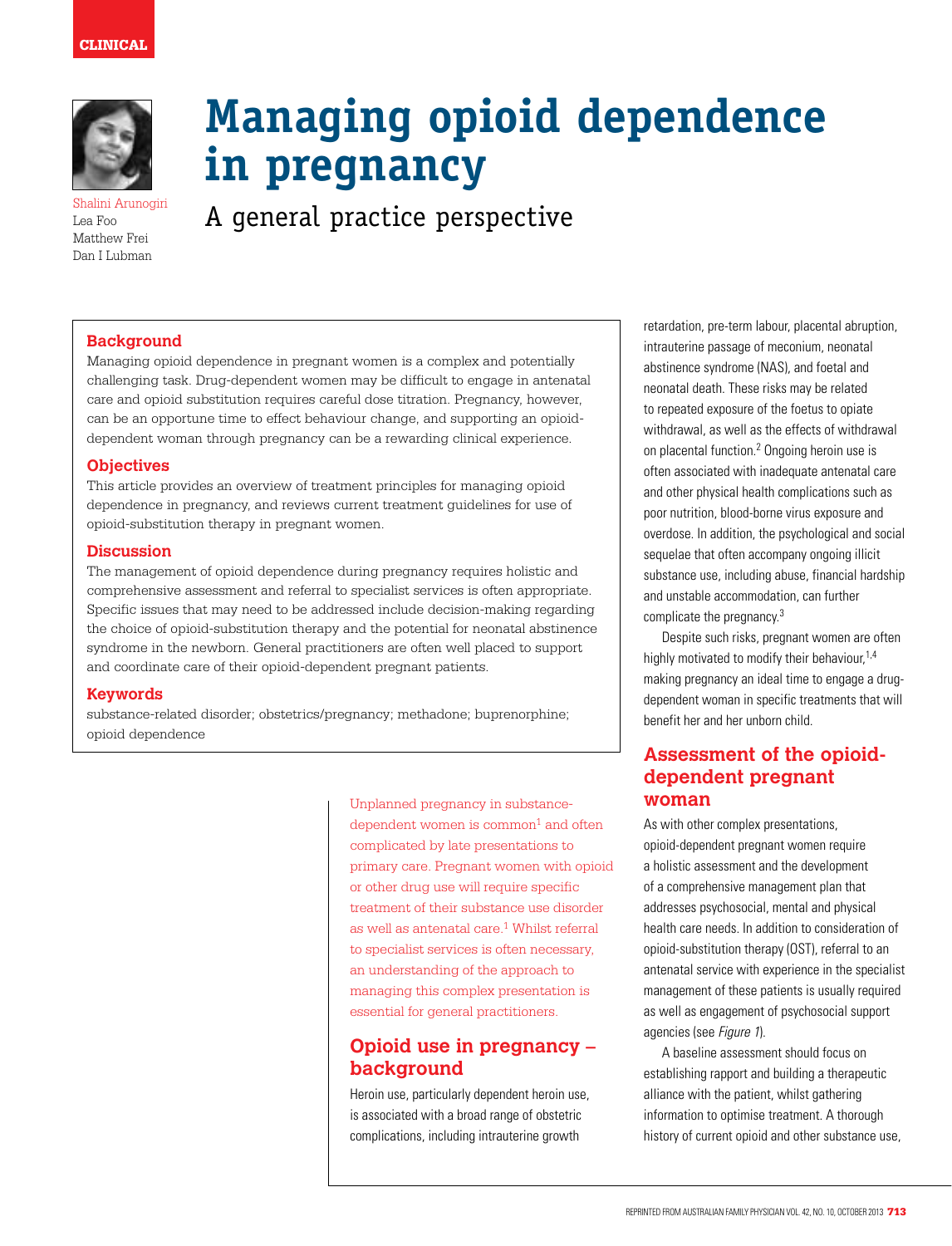

including use of nicotine, alcohol and other drugs (prescribed, illicit and over-the-counter) can help guide treatment. Assessment also needs to elicit obstetric and gynaecological history including previous pregnancies, antenatal complications and terminations. An overview of personal and social circumstances will help clarify supports and vulnerabilities. An open and empathic attitude is helpful when discussing sensitive issues, such as feelings and fears about the pregnancy, the baby and the future (see case study). Targeted physical examination should focus on features of opioid use. Investigations such as blood-borne virus serology (hepatitis B, hepatitis C, human immunodeficiency virus) and a urine drug screen

can guide further management. Many of these women may present late to antenatal services and thus miss out on routine monitoring, so it may be useful to consider offering an 11–13-week ultrasound scan as well as the recommended antenatal blood tests.

# **Pregnancy and opioidsubstitution therapy**

Goals of OST include limiting foetal exposure to peaks and troughs of short-acting opioids such as heroin and stabilisation of the intrauterine environment. Opioid-dependent women who receive substitution therapy during their pregnancy are more stable psychologically and physically,

receive more comprehensive antenatal care, and have better neonatal outcomes than women who are not on OST.<sup>5</sup> These benefits are worth reiterating to the patient, while exploring attitudes towards maintenance therapy, and addressing any misconceptions that might be a barrier to medication-assisted treatment.

## **Methadone or buprenorphine**

Both forms of OST that are prescribed in pregnancy – the mu opioid receptor full agonist methadone and partial agonist buprenorphine – cross the placenta and may have an effect on the neonate.

With a background of 5 decades of experience and a substantial literature base supporting its benefit in pregnant women, methadone maintenance therapy (MMT) – usually involving a supervised dosing program using methadone solution – is the most widely used approach to managing opioid dependence in pregnancy.6 Methadone treatment is associated with improved obstetric care, lower rates of HIV infection, decreased risk of pre-eclampsia, and reduction in foetal exposure to cycles of heroin intoxication and withdrawal.<sup>6</sup> It has been the gold standard treatment for opioid-dependent pregnant women.

Sublingual high-dose buprenorphine is a relatively new drug compared to methadone, and is available in Australia in 'mono' tablet form and as a film preparation in a 1:4 combination with naloxone (to deter injection misuse). Despite a smaller literature base, emerging evidence supports the use of buprenorphine maintenance therapy (BMT) in pregnancy. Unlike methadone, current Australian product information for sublingual high-dose buprenorphine carries a contraindication for pregnancy and breastfeeding, although it is in the same pregnancy safety category as methadone (Category C). To date, the largest randomised trial looking at maternal OST is the Maternal Opioid Treatment: Human Experimental Research (MOTHER) study. This US-based project demonstrated that buprenorphine exposed neonates required, on average, 89% less morphine for NAS and substantially shorter hospital stays.<sup>7</sup> Furthermore, BMT has been introduced in Europe and the USA as 'office-based' treatment, prescribed in primary care rather than specialist drug treatment clinic settings, mainly due to its ease of dosing, lower risk of overdose and fewer drug interactions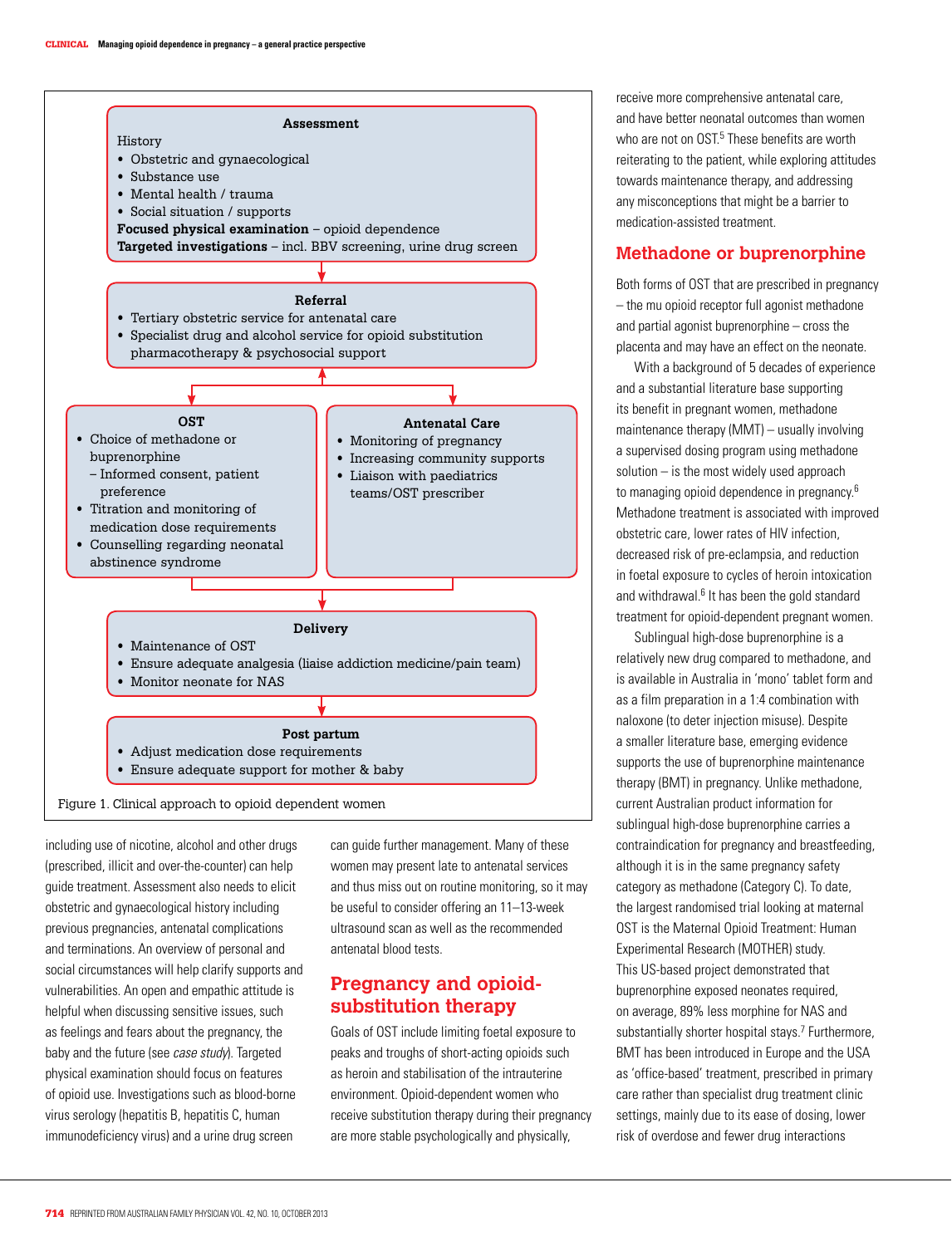compared to methadone.<sup>7</sup> These benefits need to be weighed up against treatment retention, which the MOTHER trial found was higher in patients on MMT. As with methadone, long-term data regarding the neurodevelopmental effects of exposure to buprenorphine in utero are lacking.

As there is insufficient data surrounding the safety of naloxone in pregnancy, only the mono (buprenorphine only) form is currently offered to pregnant patients for whom BMT is indicated.

Women who become pregnant while receiving buprenorphine-naloxone should be converted to the buprenorphine-only preparation. A change to mono-buprenorphine may necessitate an increase in levels of dosing supervision, given the higher risks of injection abuse of this preparation compared to the buprenorphine-naloxone combination.

In summary, both methadone and buprenorphine treatment are associated

# **Case study illustrating principles of management**

SV, a single woman, 20 years of age, presented to her OST prescriber, requesting to cease Suboxone (buprenorphine–naloxone) after discovering she was 4 weeks pregnant. She was concerned that continuing Suboxone would affect her pregnancy and unborn child. She had a past history of intravenous heroin use, commencing at 18 years of age, and had been stable on Suboxone for the past 12 months. She had no other medical problems and reported no current substance use.

- Engaging a woman in treatment through a nonjudgemental approach, empathic listening and careful exploration of her specific concerns is a starting point to forming a therapeutic alliance
- Accurate information provision is essential in supporting a patient in making an informed decision
- Respecting the patient's choice and supporting her decision-making provides an opportunity for her to remain engaged in treatment for ongoing monitoring and follow-up
- Referring her to a specialist drug and alcohol service for a second opinion and secondary consultation may be beneficial
- Facilitating the patient's linkage with the appropriate antenatal service may provide additional support
- Regular communication between the general practitioner, antenatal service and drug and alcohol service is crucial to providing holistic and integrated care

SV's concerns included the stigma associated with obtaining OST from her community pharmacy as a pregnant woman, concerns about the teratogenic effects of Suboxone and the effects of Suboxone withdrawal on her baby following delivery. Her GP acknowledged and allayed her anxieties by providing information regarding the rationale for OST as the recommended treatment for opioid dependence during pregnancy. She explained the likelihood of neonatal abstinence syndrome and treatment of it. She also explained that a change to the mono form of buprenorphine (Subutex) was standard practice in women on Suboxone, given the evidence for safety in pregnancy of the mono preparation. Finally, the prescribing GP explained that there was no evidence of teratogenicity associated with methadone or buprenorphine.

Her GP advised SV that if she was insistent on withdrawing from OST, the risk associated with medically supervised withdrawal would likely to be lower during the second trimester.

SV agreed to be referred to a specialist alcohol and drug service, where the general practitioner's recommendations were reinforced. The service offered to provide secondary consultation around the dosages during the antenatal period. SV agreed to continue on opioid treatment.

SV agreed to be referred to a specialist antenatal service, where her broader antenatal needs were addressed and she was provided with more information about the management of neonatal abstinence syndrome.

with positive maternal and foetal outcomes in opioid-dependent women, by reducing the risk of complications associated with illicit opioid use. While methadone has been the first-line option in most women and may have better treatment retention, emerging evidence suggests that buprenorphine is as effective as methadone in preventing relapse to heroin use, and may be associated with fewer neonatal complications.

# **Care during pregnancy**

Patients should be reviewed regularly during the course of their pregnancy for several reasons. Careful titration of OST is required to manage opioid craving and physiological withdrawal. Opioid withdrawal as a result of insufficient dose of maintenance medication is associated with foetal stress, and relapse to high-risk substance use. Dose increments are usually required as the pregnancy progresses, due to increases in drug metabolism and blood volume, occurring particularly in the third trimester.<sup>8</sup>

Frequent reviews through pregnancy will also assist in monitoring for problems associated with dosing, such as vomiting. Many women have difficulties with vomiting through pregnancy, and this can impact on the amount of medication absorbed, dose required or withdrawal symptoms. If there is repeated vomiting, consideration needs to be given to anti-emetic medication, and management of hyperemesis.

Finally, close monitoring of mental state and psychosocial stressors are indicated in pregnancy. In preparation for motherhood, treating GPs and other members of the treating team may need to provide increased psychosocial support. Worsening psychological symptoms that may trigger relapse into high-risk drug use will benefit from early intervention. The treatment team of prescriber and dispenser of opioid pharmacotherapy are well placed to respond to psychological destabilisation in pregnancy.

## **Neonatal abstinence syndrome**

While maternal OST with methadone or buprenorphine improves foetal and pregnancy outcomes, any long-term opioid therapy carries a risk of opioid withdrawal for the newborn, or NAS. The risk of NAS must be clearly explained to women as part of the informed consent process prior to commencement of OST.